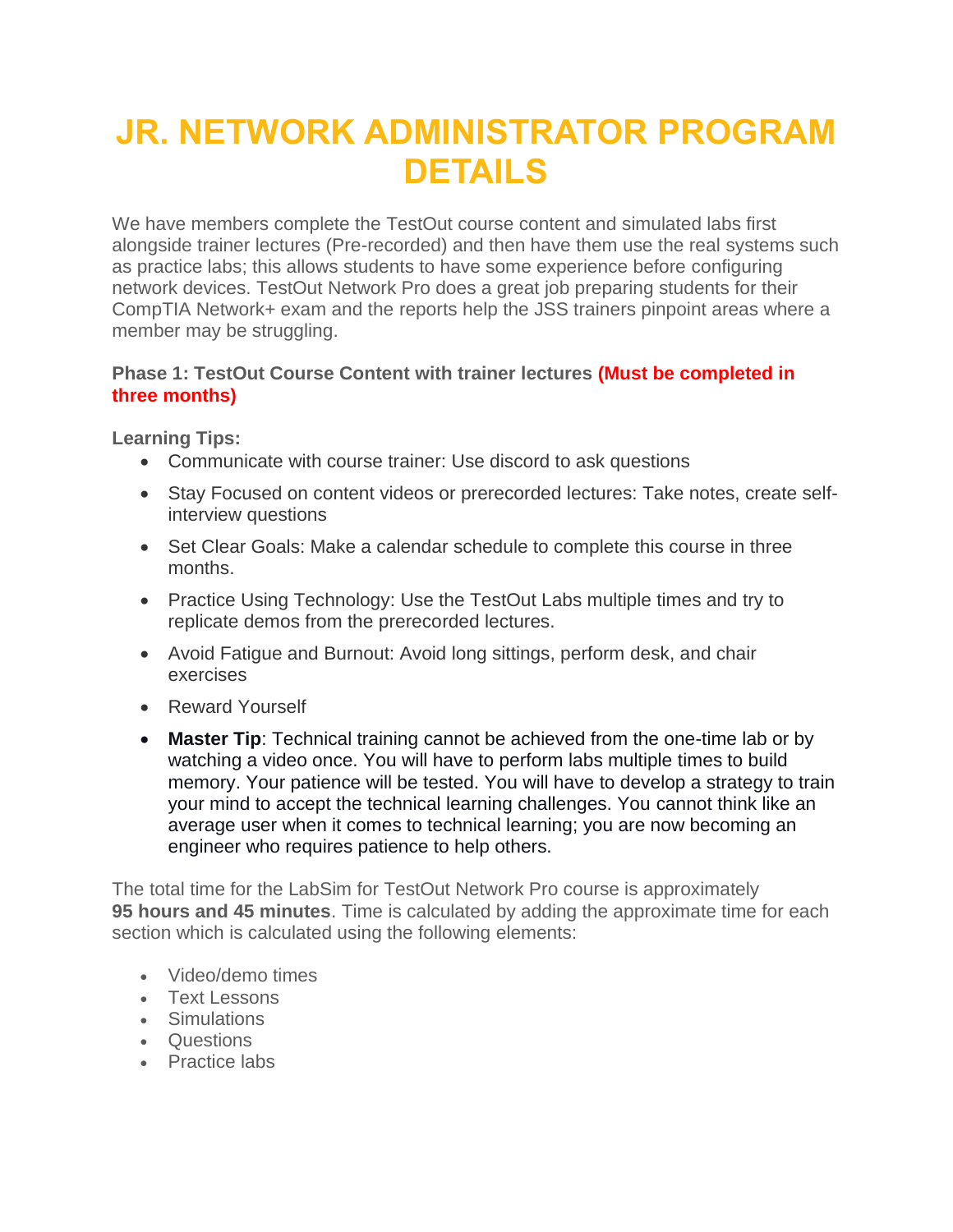The breakdown for this program is as follows:

## **JSS administrator will assign TestOut Network Pro license for 3 months**

| <b>Sections</b><br><b>lodule</b><br>.0: Introduction                                                                                                                                                                                                                                                                                                                                                                                                                                                                                                                                                                                                                                                                                                                                                                                                            |                 | <b>Time Videos Labs Text Exams</b> |                           |                                    |                |
|-----------------------------------------------------------------------------------------------------------------------------------------------------------------------------------------------------------------------------------------------------------------------------------------------------------------------------------------------------------------------------------------------------------------------------------------------------------------------------------------------------------------------------------------------------------------------------------------------------------------------------------------------------------------------------------------------------------------------------------------------------------------------------------------------------------------------------------------------------------------|-----------------|------------------------------------|---------------------------|------------------------------------|----------------|
| 1.1: Network Pro Introduction<br>1.2: Use the Simulator<br>Total (hh:mm)                                                                                                                                                                                                                                                                                                                                                                                                                                                                                                                                                                                                                                                                                                                                                                                        | 5<br>39<br>0:44 | 5<br>15<br>0:20                    | $\mathbf 0$<br>24<br>0:24 | $\mathbf 0$<br>$\mathbf 0$<br>0:00 | 0<br>0<br>0:00 |
| <b>etworking Basics</b><br>2.1: Networking Overview                                                                                                                                                                                                                                                                                                                                                                                                                                                                                                                                                                                                                                                                                                                                                                                                             | 51              | 31                                 | 0                         | 10                                 | 10             |
| 2.2: OSI Model and Data Encapsulation                                                                                                                                                                                                                                                                                                                                                                                                                                                                                                                                                                                                                                                                                                                                                                                                                           | 35              | 15                                 | $\mathbf 0$               | 10                                 | 10             |
| 2.3: Data Encapsulation                                                                                                                                                                                                                                                                                                                                                                                                                                                                                                                                                                                                                                                                                                                                                                                                                                         | 45              | 20                                 | $\mathbf 0$               | 15                                 | 10             |
| 2.4: Network Protocols<br>Total (hh:mm)                                                                                                                                                                                                                                                                                                                                                                                                                                                                                                                                                                                                                                                                                                                                                                                                                         | 43<br>2:54      | 23<br>1:29                         | $\mathbf 0$<br>0:00       | 10<br>0:45                         | 10<br>0:40     |
| <b>Network Cabling and Hardware Devices</b>                                                                                                                                                                                                                                                                                                                                                                                                                                                                                                                                                                                                                                                                                                                                                                                                                     |                 |                                    |                           |                                    |                |
| 3.1: Copper Cables and Connectors<br>3.2: Fiber Optic Cables and Connectors                                                                                                                                                                                                                                                                                                                                                                                                                                                                                                                                                                                                                                                                                                                                                                                     | 61<br>38        | 17<br>11                           | 24<br>12                  | 10<br>5                            | 10<br>10       |
| 3.3: Wiring Implementation                                                                                                                                                                                                                                                                                                                                                                                                                                                                                                                                                                                                                                                                                                                                                                                                                                      | 64              | 20                                 | 24                        | 10                                 | 10             |
| 3.4: Troubleshoot Network Media                                                                                                                                                                                                                                                                                                                                                                                                                                                                                                                                                                                                                                                                                                                                                                                                                                 | 53              | 28                                 | $\overline{0}$            | 15                                 | 10             |
| 3.5: Network Adapters                                                                                                                                                                                                                                                                                                                                                                                                                                                                                                                                                                                                                                                                                                                                                                                                                                           | 48              | 9                                  | 24                        | 5                                  | 10             |
| 3.6: Networking Devices<br>Total (hh:mm)                                                                                                                                                                                                                                                                                                                                                                                                                                                                                                                                                                                                                                                                                                                                                                                                                        | 86<br>5:50      | 25<br>1:50                         | 36<br>2:00                | 15<br>1:00                         | 10<br>1:00     |
| <b>Trainer Lectures associated with</b><br>Modules1,2,3<br><b>JNAP: Trainer Intro 2 m</b><br><b>JNAP: OSI 7 Layers</b><br>32 m<br>$\bullet$<br><b>JNAP: Encapsulation and De-</b><br>$\bullet$<br>Encapsulation<br>4 <sub>m</sub><br><b>JNAP: TCP vs UDP</b><br>9 <sub>m</sub><br>$\bullet$<br><b>JNAP: Wireshark TCP vs UDP Demo</b><br>$\bullet$<br>25 <sub>m</sub><br><b>JNAP: How switch switches</b><br>7 <sub>m</sub><br>$\bullet$<br><b>JNAP: Cabling Straight vs Cross Over vs</b><br>$\bullet$<br><b>MDIX Media Dependent Interface Cross</b><br>Over 7m<br><b>JNAP: Console Cable Lecture 6 m</b><br>$\bullet$<br>JNAP: Ping Tool (Demo) 22 m<br>$\bullet$<br>JNAP: Tracert Tool (Demo) 11 m<br>$\bullet$<br>JNAP: Netstat Tool (Demo) 11 m<br>$\bullet$<br>JNAP: Other CMD Tools (Demo) 13 m<br>$\bullet$<br><b>JNAP: Troubleshooting Tasks 15 m</b> |                 |                                    |                           |                                    |                |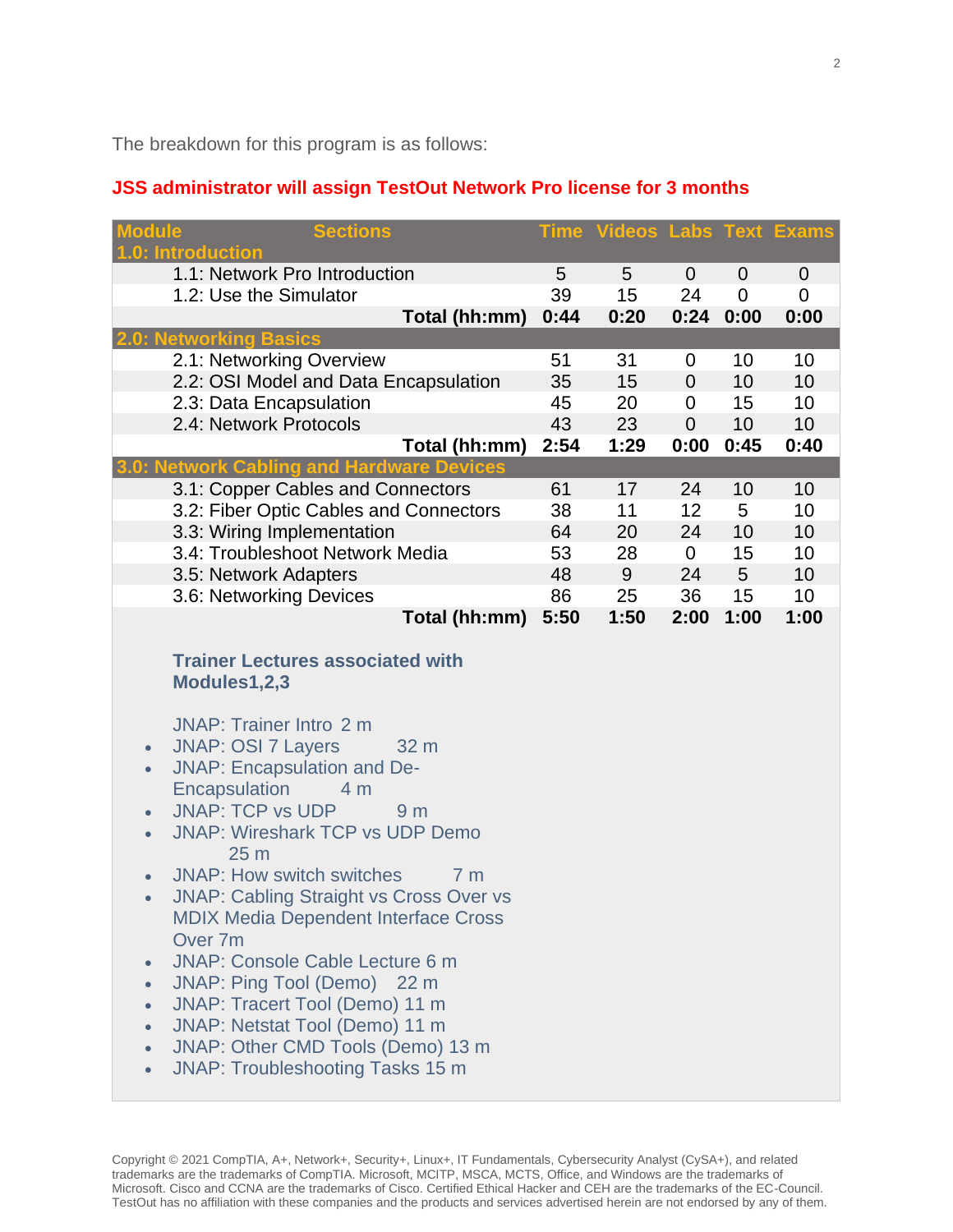| <b>Network Addressing and Services</b>                |      |      |                 |                |      |
|-------------------------------------------------------|------|------|-----------------|----------------|------|
| 4.1: IP Addressing                                    | 100  | 46   | 24              | 20             | 10   |
| 4.2: APIPA and Alternate Addressing                   | 35   | 8    | 12              | 5              | 10   |
| 4.3: DHCP                                             | 98   | 35   | 48              | 5              | 10   |
| 4.4: DHCP Relay                                       | 50   | 11   | 24              | 5              | 10   |
| 4.5: DNS                                              | 106  | 31   | 60              | 5              | 10   |
| 4.6: NTP                                              | 41   | 14   | 12              | 5              | 10   |
| 4.7: IP Version 6                                     | 70   | 33   | 12              | 15             | 10   |
| 4.8: Multicast                                        | 24   | 9    | $\overline{0}$  | 5              | 10   |
| 4.9: Troubleshoot IP Configuration Issues             | 84   | 21   | 48              | 5              | 10   |
| 4.10: Troubleshoot IP Communications                  | 61   | 29   | 12              | 10             | 10   |
| 4.11: Troubleshoot DNS                                | 53   | 26   | 12 <sub>2</sub> | 5              | 10   |
| <b>Total (hh:mm) 12:02</b>                            |      | 4:23 | 4:24            | 1:25           | 1:50 |
| <b>Ethernet</b>                                       |      |      |                 |                |      |
| 5.1: Ethernet                                         | 47   | 15   | 12              | 10             | 10   |
| 5.2: Connect Network Devices                          | 35   | 8    | 12              | $5\phantom{.}$ | 10   |
| 5.3: Troubleshoot Physical Connectivity               | 103  | 11   | 72              | 10             | 10   |
| Total (hh:mm)                                         | 3:05 | 0:34 | 1:36            | 0:25           | 0:30 |
|                                                       |      |      |                 |                |      |
| <b>Trainer Lectures associated with Modules 4,5</b>   |      |      |                 |                |      |
|                                                       |      |      |                 |                |      |
| JNAP: IPv4 Header and Wireshark 19 m<br>$\bullet$     |      |      |                 |                |      |
| <b>JNAP: Class Range Vs RFC 1918</b><br>$\bullet$     |      |      |                 |                |      |
| Addresses Lecture 20 m                                |      |      |                 |                |      |
| <b>JNAP: DHCP Process in Nutshell and</b>             |      |      |                 |                |      |
| Demo 38 m                                             |      |      |                 |                |      |
| <b>JNAP: DHCP Per NIC Assignment and</b><br>$\bullet$ |      |      |                 |                |      |
| APIPA 4 m                                             |      |      |                 |                |      |
| JNAP: DHCP Relay IP Assignment 10 m<br>$\bullet$      |      |      |                 |                |      |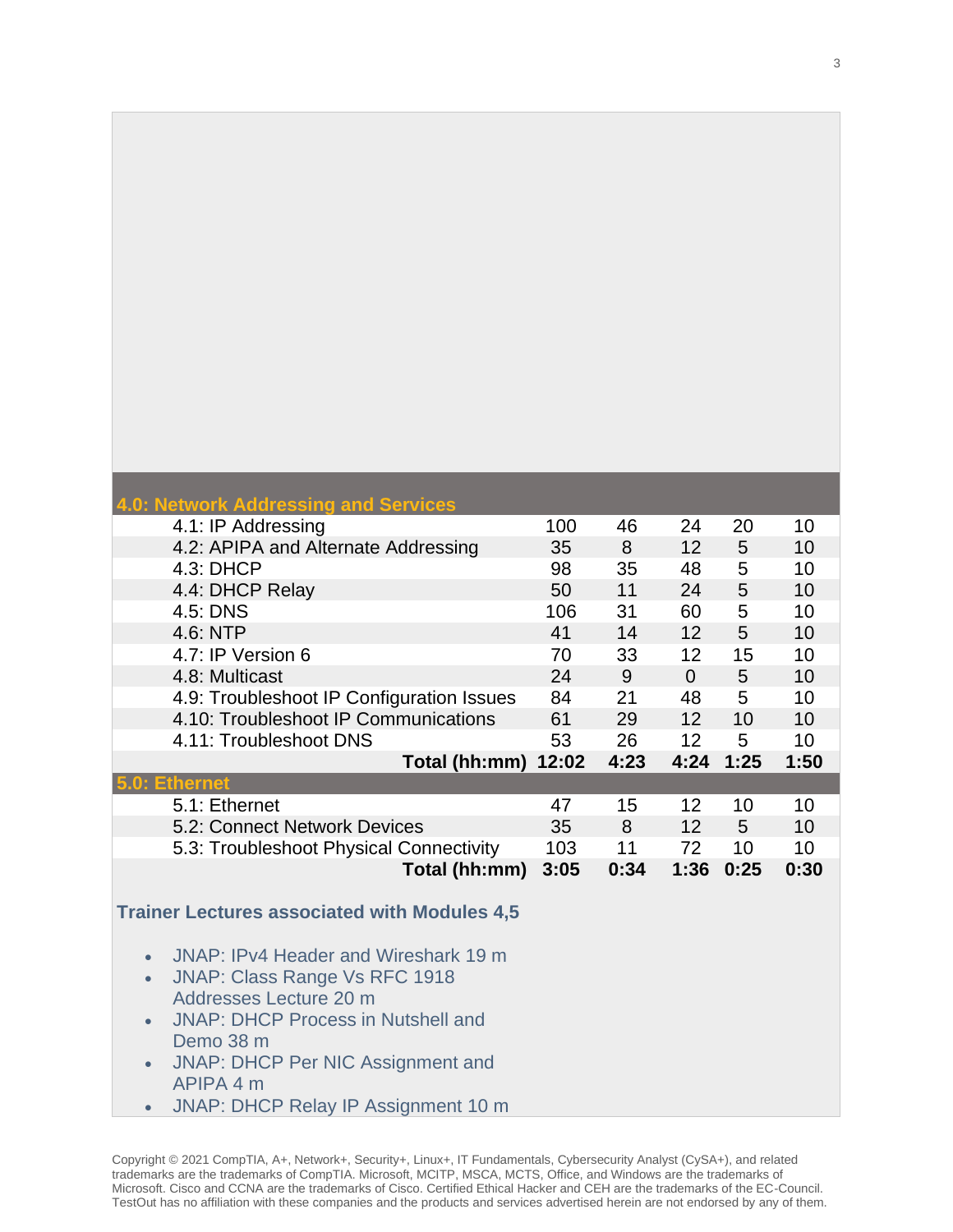| <b>JNAP: DHCP Client Identifier 6 m</b><br>$\bullet$<br>JNAP: DNS Lecture and DEMO 33 m<br>$\bullet$<br><b>JNAP: Multicast Addressing in a Nutshell 5</b><br>$\bullet$<br>m<br>JNAP: IPV6 in a Nutshell 14 m<br>$\bullet$<br>JNAP: IPv4 Addressing in Nutshell, IPv4<br>$\bullet$<br>Header Info 33 m<br><b>Firewalls and Intrusion Detection</b><br>6.1: Firewalls                                   | 57   | 25   | $12 \overline{ }$ | 10              | 10   |
|-------------------------------------------------------------------------------------------------------------------------------------------------------------------------------------------------------------------------------------------------------------------------------------------------------------------------------------------------------------------------------------------------------|------|------|-------------------|-----------------|------|
| 6.2: Firewall Design and Implementation                                                                                                                                                                                                                                                                                                                                                               | 94   | 38   | 36                | 10              | 10   |
| 6.3: Screened Subnets (DMZ)                                                                                                                                                                                                                                                                                                                                                                           | 35   | 8    | 12                | 5               | 10   |
| 6.4: Intrusion Detection and Prevention                                                                                                                                                                                                                                                                                                                                                               | 38   | 11   | 12                | $5\overline{)}$ | 10   |
| Total (hh:mm)                                                                                                                                                                                                                                                                                                                                                                                         | 3:44 | 1:22 | 1:12              | 0:30            | 0:40 |
| <b>Trainer Lectures associated with Modules 6</b>                                                                                                                                                                                                                                                                                                                                                     |      |      |                   |                 |      |
| JNAP: What is Firewall and the Type s0 m<br>$\bullet$<br><b>JNAP: Network Security Systems 5 m</b><br>$\bullet$<br><b>JNAP: What Are Threats, Vulnerabilities,</b><br>$\bullet$<br>and Exploits 4 m<br>JNAP: Windows Firewall Demo 15 m<br>$\bullet$<br>JNAP: Stateless Firewall Demo 24 m<br>$\bullet$<br><b>JNAP: Business Firewall and Modern</b><br>$\bullet$<br>Security Walkthrough (Demo) 20 m |      |      |                   |                 |      |
|                                                                                                                                                                                                                                                                                                                                                                                                       |      |      |                   |                 |      |
| <b>Switching and Routing</b><br>7.1: Switching                                                                                                                                                                                                                                                                                                                                                        | 54   | 27   | 12                | 5               | 10   |
| 7.2: Basic Switch Configuration                                                                                                                                                                                                                                                                                                                                                                       | 92   | 24   | 48                | 10              | 10   |
| 7.3: Switch Ports                                                                                                                                                                                                                                                                                                                                                                                     | 114  | 34   | 60                | 10              | 10   |
| 7.4: Switch Security                                                                                                                                                                                                                                                                                                                                                                                  | 101  | 33   | 48                | 10              | 10   |
| 7.5: Routing                                                                                                                                                                                                                                                                                                                                                                                          | 91   | 49   | 12                | 20              | 10   |
| 7.6: Network Address Translation                                                                                                                                                                                                                                                                                                                                                                      | 47   | 20   | 12                | 5               | 10   |
| 7.7: Switching and Routing<br>Troubleshooting                                                                                                                                                                                                                                                                                                                                                         | 35   | 21   | $\Omega$          | 5               | 9    |
| Total (hh:mm)<br><b>Trainer Lectures associated with Modules 7</b>                                                                                                                                                                                                                                                                                                                                    | 8:54 | 3:28 |                   | $3:12$ 1:05     | 1:09 |
| <b>JNAP: Cisco Switches Lecture 24 m</b><br>$\bullet$<br>JNAP: Stackwise VS Chassis 16 m<br>$\bullet$<br><b>JNAP: Memory Components and Config</b><br>$\bullet$<br>files 0 m<br>JNAP: Boot Process 24 m<br><b>JNAP: Network Simulation Software 49 m</b><br>$\bullet$<br>JNAP: Basics of Cisco IOS 18 m<br>$\bullet$<br>JNAP: How Switch does switching and<br>$\bullet$<br>Populate CAM 10 m         |      |      |                   |                 |      |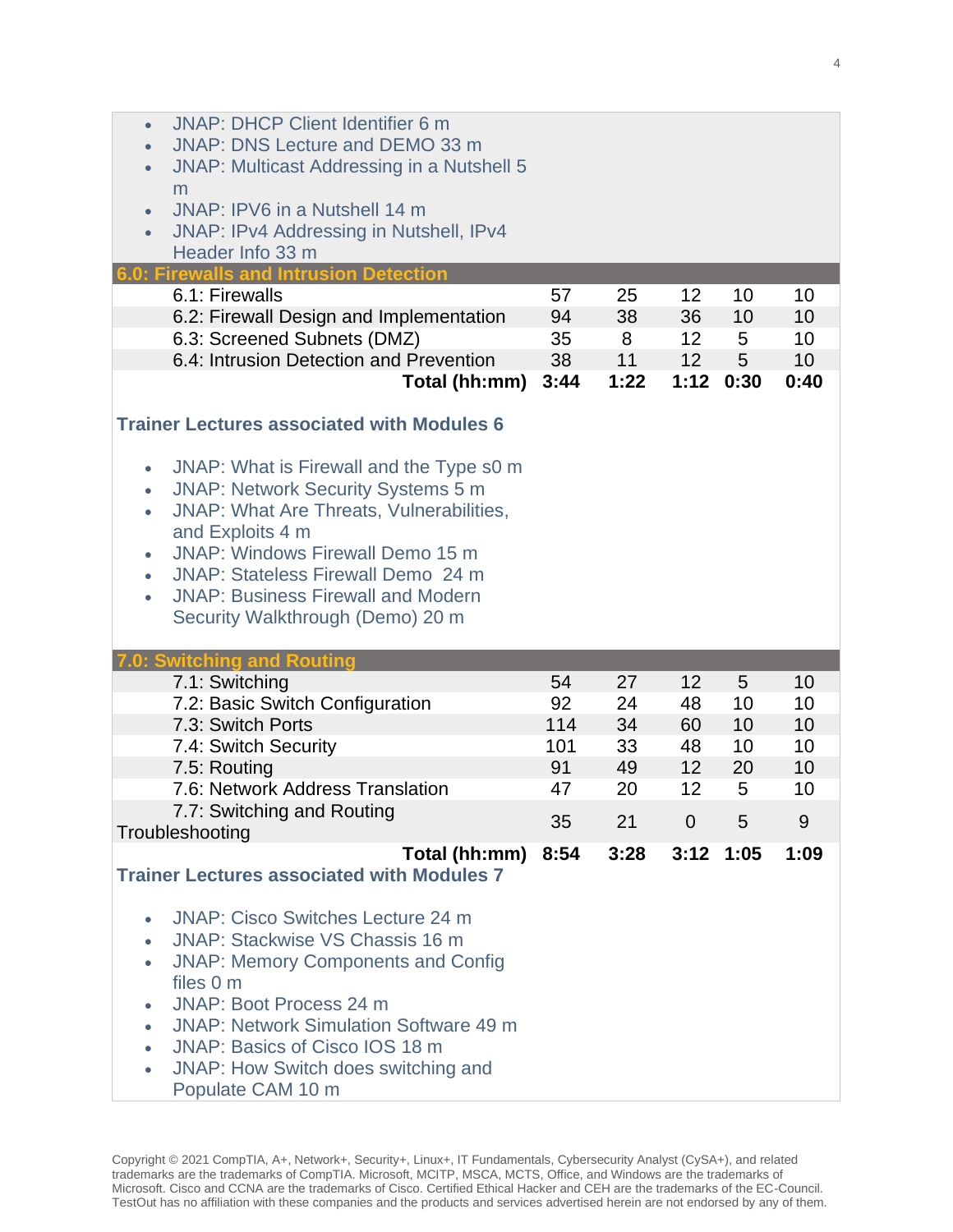| <b>JNAP: Traditional ARP 9 m</b><br>$\bullet$                         |          |          |                   |         |          |
|-----------------------------------------------------------------------|----------|----------|-------------------|---------|----------|
| JNAP: Proxy and Gratuitous ARP 13 m<br>$\bullet$                      |          |          |                   |         |          |
| JNAP: Spanning Tree Protocol (802.1d)<br>$\bullet$                    |          |          |                   |         |          |
| 11 <sub>m</sub>                                                       |          |          |                   |         |          |
| <b>JNAP: VLAN Concepts 17 m</b><br>$\bullet$                          |          |          |                   |         |          |
| JNAP: Trunk 9 m<br>$\bullet$                                          |          |          |                   |         |          |
| JNAP: EtherChannel and POE 10 m<br>$\bullet$                          |          |          |                   |         |          |
| <b>JNAP: Cisco Routers 4 m</b><br>$\bullet$                           |          |          |                   |         |          |
| <b>JNAP: SOHO Small Office Home Office,</b><br>$\bullet$              |          |          |                   |         |          |
| <b>Common Network Components, Network</b>                             |          |          |                   |         |          |
| Architectures 24 m                                                    |          |          |                   |         |          |
| <b>JNAP: MDF vs IDF and Evolution of</b><br>$\bullet$                 |          |          |                   |         |          |
| Technology 7 m                                                        |          |          |                   |         |          |
| JNAP: Protocols, AD, and Metrics 16 m<br>$\bullet$                    |          |          |                   |         |          |
| <b>JNAP: NAT and PAT</b><br>$\bullet$                                 |          |          |                   |         |          |
| <b>JNAP: Routing Lookup Process 29 m</b><br>$\bullet$                 |          |          |                   |         |          |
| <b>JNAP: VLAN, TRUNK, NAT ISP</b><br>$\bullet$                        |          |          |                   |         |          |
| Connectivity Hands-on lab 87 m                                        |          |          |                   |         |          |
|                                                                       |          |          |                   |         |          |
| <b>Specialized Networks</b><br>8.1: Corporate and Datacenter Networks | 70       | 26       | 24                | 10      | 10       |
| 8.2: Voice over IP (VoIP)                                             | 64       | 25       | 24                | 5       | 10       |
| 8.3: Virtualization                                                   | 32       | 17       | $\overline{0}$    | 5       | 10       |
| 8.4: Virtual Networking                                               | 36       | 16       | 0                 | 10      | 10       |
| 8.5: Cloud Concepts and Connectivity                                  | 44       | 19       | $\overline{0}$    | 15      | 10       |
| 8.6: Internet of Things (IoT)                                         | 69       | 30       | 24                | 5       | 10       |
| Total (hh:mm)                                                         | 5:15     | 2:13     | 1:12              | 0:50    | 1:00     |
| ireless Networking                                                    |          |          |                   |         |          |
| 9.1: Wireless Concepts and Standards                                  | 58       | 33       | 0                 | 15      | 10       |
| 9.2: Wireless Configuration                                           | 74       | 23       | 36                | 5       | 10       |
| 9.3: Wireless Network Design                                          | 68       | 24       | 24                | 10      | 10       |
| 9.4: Wireless Network Implementation                                  | 42       | 15       | 12                | 5       | 10       |
| 9.5: Wireless Security                                                | 125      | 45       | 60                | 10      | 10       |
| 9.6: Wireless Troubleshooting                                         | 85       | 34       | 36                | 5       | 10       |
| Total (hh:mm)                                                         | 7:32     | 2:54     | 2:48              | 0:50    | 1:00     |
| <b>TOTA</b>                                                           |          |          |                   |         |          |
| 10.1: WAN Concepts                                                    | 27       | 12       | $\Omega$          | 5       | 10       |
| 10.2: Internet Connectivity                                           | 53       | 26       | 12                | 5       | 10       |
| 10.3: Remote Access                                                   | 23       | 8        | $\overline{0}$    | 5       | 10       |
| 10.4: Virtual Private Networks                                        | 65       | 21       | 24                | 10      | 10       |
| Total (hh:mm)                                                         | 2:48     | 1:07     | 0:36              | 0:25    | 0:40     |
| letwork Operations<br>anagement<br>11.1: Performance Metrics          | 21       | 6        | $\overline{0}$    | 5       | 10       |
| 11.2: Network Management with SNMP                                    | 31       | 16       | $\overline{0}$    | 5       | 10       |
|                                                                       |          |          |                   |         |          |
|                                                                       |          |          |                   |         |          |
| 11.3: Log File Management<br>11.4: Monitoring                         | 66<br>68 | 27<br>48 | 24<br>$\mathbf 0$ | 5<br>10 | 10<br>10 |

Copyright © 2021 CompTIA, A+, Network+, Security+, Linux+, IT Fundamentals, Cybersecurity Analyst (CySA+), and related trademarks are the trademarks of CompTIA. Microsoft, MCITP, MSCA, MCTS, Office, and Windows are the trademarks of Microsoft. Cisco and CCNA are the trademarks of Cisco. Certified Ethical Hacker and CEH are the trademarks of the EC-Council. TestOut has no affiliation with these companies and the products and services advertised herein are not endorsed by any of them.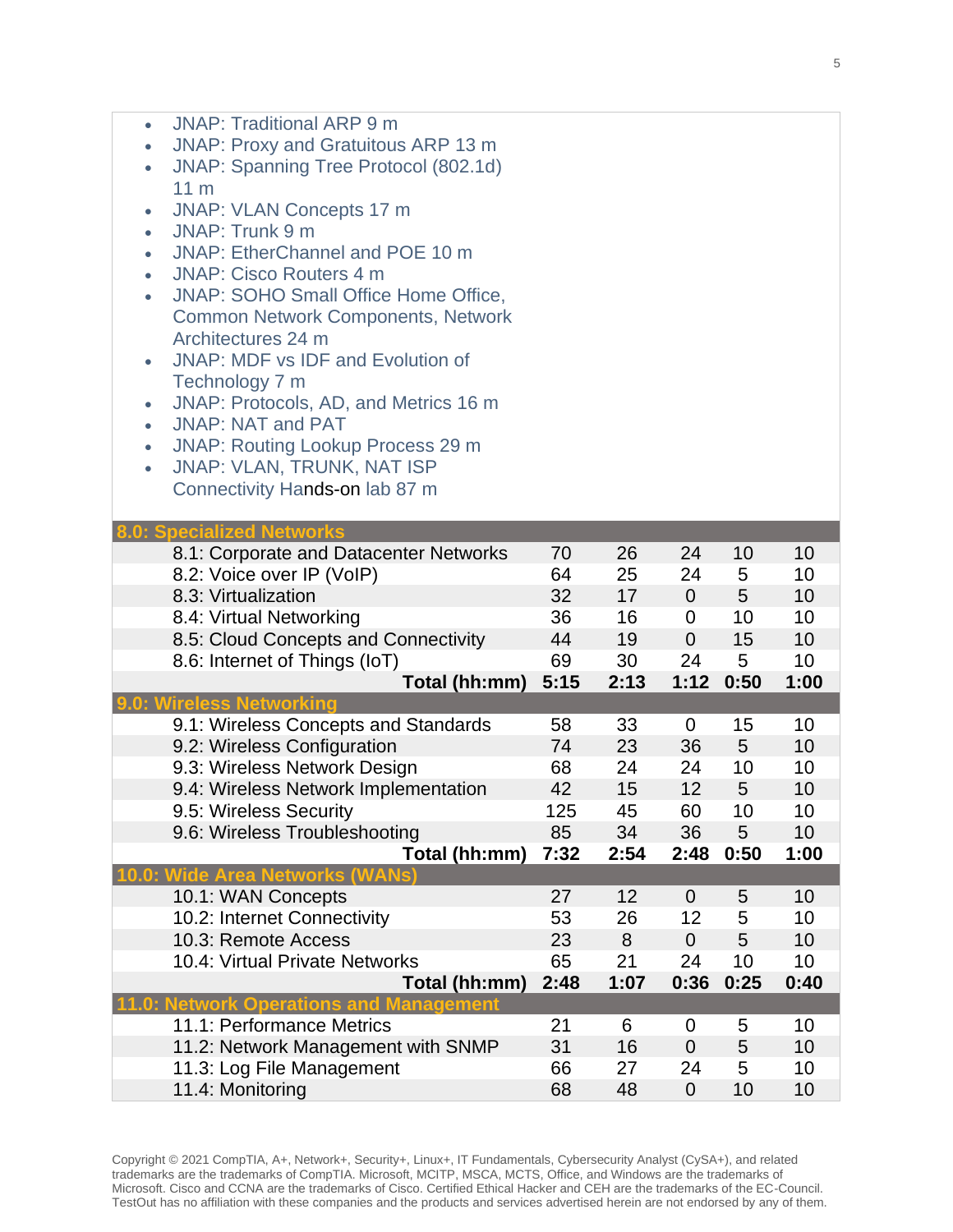| 11.5: Organization Policies                             | 44                 | 19   | $\Omega$       | 15          | 10   |  |  |  |  |  |
|---------------------------------------------------------|--------------------|------|----------------|-------------|------|--|--|--|--|--|
| 11.6: Redundancy and High Availability                  | 91                 | 54   | 12             | 15          | 10   |  |  |  |  |  |
| 11.7: Data Backup and Storage                           | 70                 | 31   | 24             | 5           | 10   |  |  |  |  |  |
| 11.8: Remote Management                                 | 45                 | 18   | 12             | 5           | 10   |  |  |  |  |  |
| Total (hh:mm)                                           | 7:16               | 3:39 | 1:12           | 1:05        | 1:20 |  |  |  |  |  |
| <b>Network Security</b>                                 |                    |      |                |             |      |  |  |  |  |  |
| 12.1: Security Concepts                                 | 69                 | 44   | $\Omega$       | 15          | 10   |  |  |  |  |  |
| 12.2: Risk Management                                   | 53                 | 23   | $\mathbf 0$    | 20          | 10   |  |  |  |  |  |
| 12.3: Physical Security                                 | 36                 | 9    | 12             | 5           | 10   |  |  |  |  |  |
| 12.4: Social Engineering                                | 48                 | 21   | 12             | 5           | 10   |  |  |  |  |  |
| 12.5: Network Threats and Attacks                       | 81                 | 43   | 12             | 15          | 11   |  |  |  |  |  |
| 12.6: Spoofing Attacks                                  | 107                | 44   | 48             | 5           | 10   |  |  |  |  |  |
| Total (hh:mm)                                           | 6:34               | 3:04 | 1:24           | 1:05        | 1:01 |  |  |  |  |  |
| nagement<br><b>Hardening and Update</b>                 |                    |      |                |             |      |  |  |  |  |  |
| 13.1: Network Hardening                                 | 57                 | 18   | 24             | 5           | 10   |  |  |  |  |  |
| 13.2: Authentication                                    | 52                 | 32   | $\overline{0}$ | 10          | 10   |  |  |  |  |  |
| 13.3: Hardening Authentication                          | 85                 | 34   | 36             | 5           | 10   |  |  |  |  |  |
| 13.4: Update Management                                 | 44                 | 17   | 12             | 5           | 10   |  |  |  |  |  |
| Total (hh:mm)                                           | 3:58               | 1:41 | 1:12           | 0:25        | 0:40 |  |  |  |  |  |
| <b>Network Optimization and Troubleshooting</b>         |                    |      |                |             |      |  |  |  |  |  |
| 14.1: Optimization                                      | 35                 | 20   | 0              | 5           | 10   |  |  |  |  |  |
| 14.2: General Network Issues                            | 44                 | 24   | $\mathbf 0$    | 10          | 10   |  |  |  |  |  |
| 14.3: Troubleshooting Utilities                         | 88                 | 46   | 12             | 20          | 10   |  |  |  |  |  |
| Total (hh:mm)                                           | 2:47               | 1:30 | 0:12           | 0:35        | 0:30 |  |  |  |  |  |
| Total TestOut Time 72:45 (hh:mm)                        |                    |      |                |             |      |  |  |  |  |  |
| <b>Practice Exams</b>                                   |                    |      |                |             |      |  |  |  |  |  |
| <b>A.0: TestOut Network Pro - Practice Exams</b>        | <b>Number of</b>   |      |                | <b>Time</b> |      |  |  |  |  |  |
|                                                         | <b>Questions</b>   |      |                | (hh:mm)     |      |  |  |  |  |  |
| A.2: TestOut Network Pro Domain Review                  | 107                |      |                | 21:24       |      |  |  |  |  |  |
| Questions                                               |                    |      |                |             |      |  |  |  |  |  |
| A.3: TestOut Network Pro Certification Practice<br>Exam | 20                 |      |                | 1:20        |      |  |  |  |  |  |
| Total 127                                               |                    |      |                | 22:44       |      |  |  |  |  |  |
| B.0: CompTIA Network+ N10-008 Practice                  | <b>Number of</b>   |      |                | <b>Time</b> |      |  |  |  |  |  |
| <b>Exams</b>                                            | <b>Questions</b>   |      |                | (hh:mm)     |      |  |  |  |  |  |
| B.2: CompTIA Network+ N10-008 Domain                    |                    |      |                |             |      |  |  |  |  |  |
| <b>Review Questions</b>                                 | 100                |      |                | 1:40        |      |  |  |  |  |  |
| B.3: CompTIA Network+ N10-008 Practice Exam             | 1,155              |      |                | 19:15       |      |  |  |  |  |  |
| Questions (All)                                         |                    |      |                |             |      |  |  |  |  |  |
| B.4: CompTIA Network+ N10-008 Certification             | 90                 |      |                | 1:30        |      |  |  |  |  |  |
| <b>Practice Exam</b>                                    |                    |      |                |             |      |  |  |  |  |  |
|                                                         | <b>Total 1,345</b> |      |                | 22:25       |      |  |  |  |  |  |
| Total Practice Exam Time 45:09 (hh:mm)                  |                    |      |                |             |      |  |  |  |  |  |

Copyright © 2021 CompTIA, A+, Network+, Security+, Linux+, IT Fundamentals, Cybersecurity Analyst (CySA+), and related trademarks are the trademarks of CompTIA. Microsoft, MCITP, MSCA, MCTS, Office, and Windows are the trademarks of Microsoft. Cisco and CCNA are the trademarks of Cisco. Certified Ethical Hacker and CEH are the trademarks of the EC-Council. TestOut has no affiliation with these companies and the products and services advertised herein are not endorsed by any of them.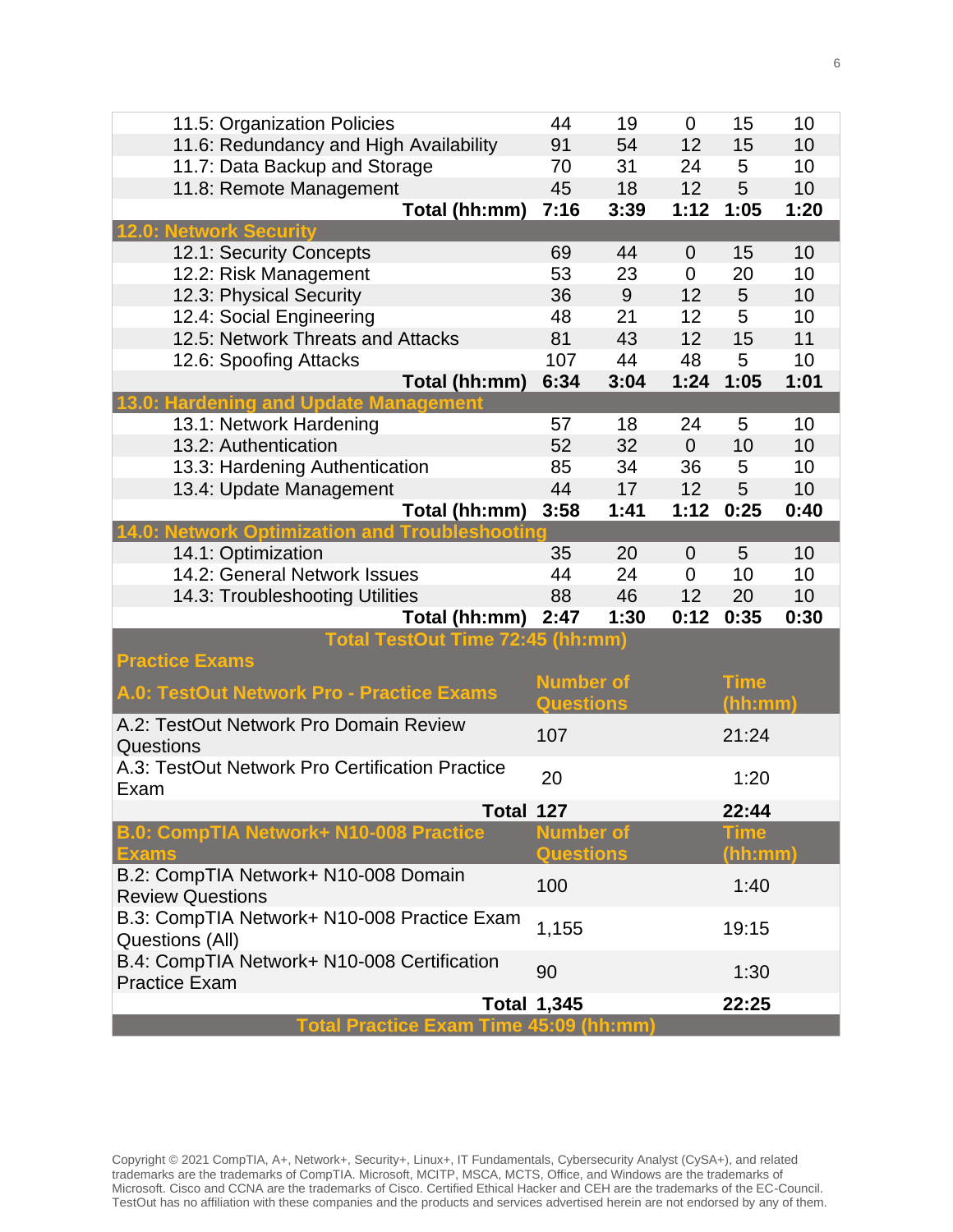# **Phase 2: Network+ (N10-008) Practice Lab (One Year Access)**

CompTIA Network+ (N10-008) Practice Lab. The CompTIA N10-008 certification is an intermediate-level networking qualification that will help provide an IT Professional with the necessary skills for entry into a networking career.

The Network+ Practice Lab's main focus is on the practical application of the CompTIA certification exam outcomes, and where required, some objectives are covered in theory.

After completing this Practice Lab, you will have gained further knowledge on managing and maintaining network infrastructure, basic troubleshooting techniques, and an introduction to cloud computing.

### **Lab Guides**

- [Introduction to the OSI Model](https://www.practice-labs.com/authenticated/vNext/vn-content.aspx)
- [Networking Topologies and Characteristics](https://www.practice-labs.com/authenticated/vNext/vn-content.aspx)
- [Internet Protocol Addressing Solutions](https://www.practice-labs.com/authenticated/vNext/vn-content.aspx)
- [Cable and Connector Types](https://www.practice-labs.com/authenticated/vNext/vn-content.aspx)
- [Cable Management Solutions](https://www.practice-labs.com/authenticated/vNext/vn-content.aspx)
- [Virtual Network Concepts](https://www.practice-labs.com/authenticated/vNext/vn-content.aspx)
- [Network Security Concept Fundamentals](https://www.practice-labs.com/authenticated/vNext/vn-content.aspx)
- [General Network Attacks](https://www.practice-labs.com/authenticated/vNext/vn-content.aspx)
- [Network Services and Protocols](https://www.practice-labs.com/authenticated/vNext/vn-content.aspx)
- [Network Command Line Tools](https://www.practice-labs.com/authenticated/vNext/vn-content.aspx)
- [Network Analysis Software](https://www.practice-labs.com/authenticated/vNext/vn-content.aspx)
- [Configuring and Maintaining DNS Servers](https://www.practice-labs.com/authenticated/vNext/vn-content.aspx)
- [DHCP Server Installation and Configuration](https://www.practice-labs.com/authenticated/vNext/vn-content.aspx)
- [Remote Access and Management](https://www.practice-labs.com/authenticated/vNext/vn-content.aspx)
- [Load Balancing and NIC Teaming](https://www.practice-labs.com/authenticated/vNext/vn-content.aspx)
- [NTP Server Management](https://www.practice-labs.com/authenticated/vNext/vn-content.aspx)
- [High Availability and Disaster Recovery Concepts](https://www.practice-labs.com/authenticated/vNext/vn-content.aspx)
- [Configuring Switching Features](https://www.practice-labs.com/authenticated/vNext/vn-content.aspx)
- [Routing Concepts and Protocols](https://www.practice-labs.com/authenticated/vNext/vn-content.aspx)
- [Troubleshooting Common Networking Issues](https://www.practice-labs.com/authenticated/vNext/vn-content.aspx)
- [Cloud Concepts](https://www.practice-labs.com/authenticated/vNext/vn-content.aspx)
- [Network Architecture](https://www.practice-labs.com/authenticated/vNext/vn-content.aspx)
- [Networking Device Monitoring](https://www.practice-labs.com/authenticated/vNext/vn-content.aspx)
- [Network Troubleshooting Techniques](https://www.practice-labs.com/authenticated/vNext/vn-content.aspx)
- [Networking Hardening Techniques and Best Practices](https://www.practice-labs.com/authenticated/vNext/vn-content.aspx)
- [Physical Networking Tools](https://www.practice-labs.com/authenticated/vNext/vn-content.aspx)
- [Defining Networking Devices](https://www.practice-labs.com/authenticated/vNext/vn-content.aspx)
- [Troubleshooting Cable Connectivity](https://www.practice-labs.com/authenticated/vNext/vn-content.aspx)
- [Wireless Configuration Techniques and Standards](https://www.practice-labs.com/authenticated/vNext/vn-content.aspx)
- [Troubleshooting and Securing Wireless Networks](https://www.practice-labs.com/authenticated/vNext/vn-content.aspx)
- [Physical Network Security Concepts](https://www.practice-labs.com/authenticated/vNext/vn-content.aspx)